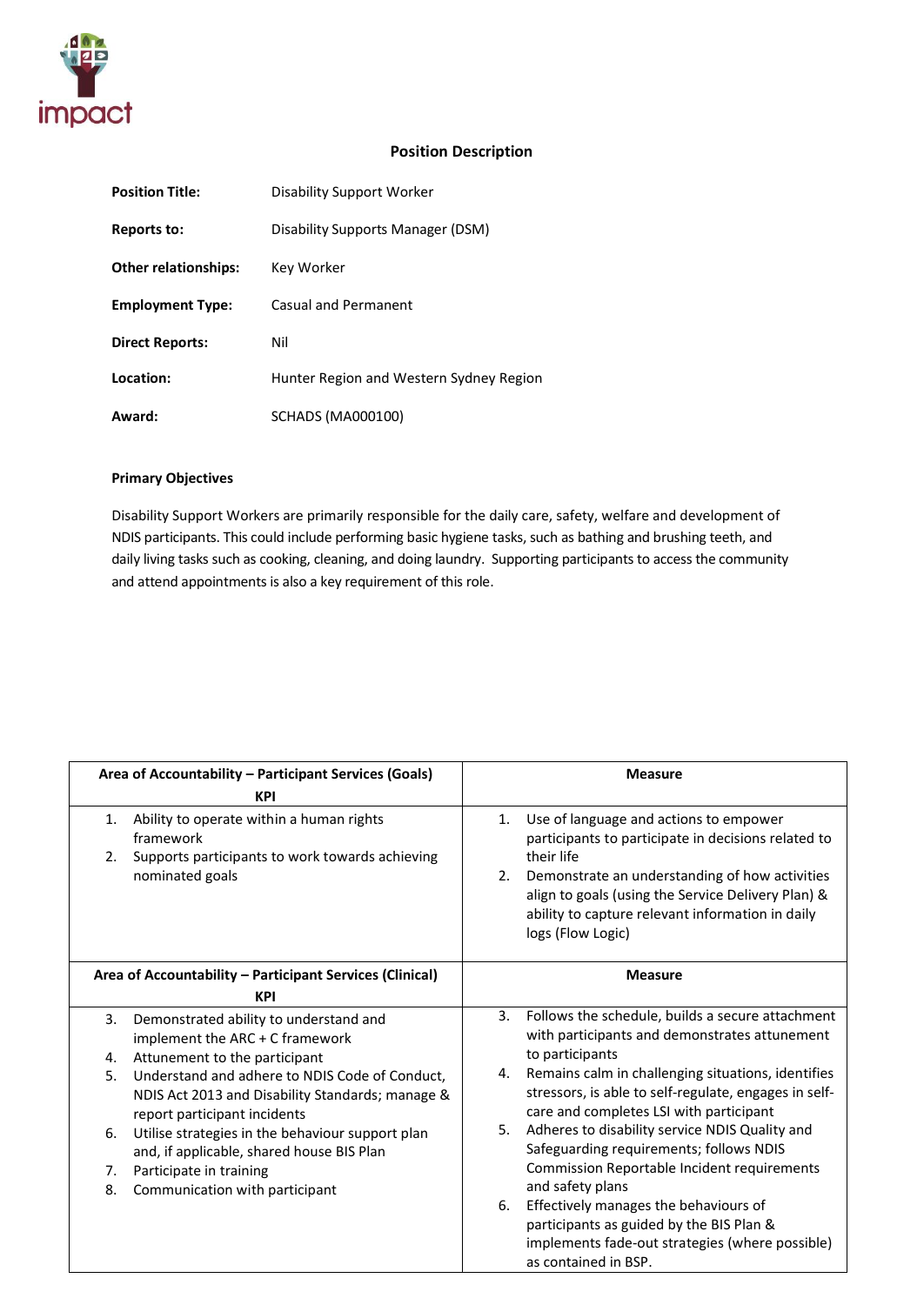

# **Position Description**

|                                                                                                                                                                                                                                                                                                                                                                                                               | Attends and participates in all training provided.<br>7.<br>At a minimum TCI, Induction, Disability & NDIS<br>Specific training, Safe attachment and Model of<br>Care within 3 months of employment. Attend<br>refreshers on a yearly basis<br>Use of language, tone and actions to be sensitive<br>8.<br>to functional capacity, age, stage of<br>development, disability and history of trauma.<br>Reflection and validation of participant's feelings,<br>normalisation of participant experiences,<br>supports self-regulation strategies, engages in<br>positive communication and identifies language<br>and emotions within the participant and helps<br>them make connections to behaviours                                                                                                                                                                                                                                                                                                                                           |
|---------------------------------------------------------------------------------------------------------------------------------------------------------------------------------------------------------------------------------------------------------------------------------------------------------------------------------------------------------------------------------------------------------------|-----------------------------------------------------------------------------------------------------------------------------------------------------------------------------------------------------------------------------------------------------------------------------------------------------------------------------------------------------------------------------------------------------------------------------------------------------------------------------------------------------------------------------------------------------------------------------------------------------------------------------------------------------------------------------------------------------------------------------------------------------------------------------------------------------------------------------------------------------------------------------------------------------------------------------------------------------------------------------------------------------------------------------------------------|
| Area of Accountability - Participant Services (Operational)<br><b>KPI</b>                                                                                                                                                                                                                                                                                                                                     | <b>Measure</b>                                                                                                                                                                                                                                                                                                                                                                                                                                                                                                                                                                                                                                                                                                                                                                                                                                                                                                                                                                                                                                |
| Maintain the SIL program to reflect a home like<br>9.<br>environment<br>10. Ensure the car is maintained in a clean state<br>11. Ensure all participants disability support needs are<br>met<br>12. Actively participate in team meetings<br>13. Assist the participant with education, vocation,<br>peer/family contact, capacity building &<br>social/recreational activities as required<br>14. Be present | 9.<br>Ensure the house duties are completed, even if<br>the client does not assist - cleaning, cooking,<br>washing, replacing sheets, gardening etc. as<br>required. This could include pet care if the client<br>has a pet<br>10. Clean car after usage and report any safety<br>concerns to Key Worker<br>11. Ensure a high level of daily care is provided. This<br>could include hygiene, continence and self-care<br>tasks such as bathing & toileting.<br>12. Attend team meetings once as required and<br>makes contributions to improve function of the<br>team<br>13. Supports participant to attend education &<br>employment settings, volunteer opportunities,<br>therapy, family/peer contact or any other activity<br>that will assist the participant to lead a<br>meaningful and productive life<br>14. Attends appointments, provides feedback about<br>participant through Flow Logic Daily Log, limits<br>time spent in office, nil personal mobile<br>telephone use, intervenes and supports<br>regulation where required |
| Area of Accountability - Data & Admin<br><b>KPI</b>                                                                                                                                                                                                                                                                                                                                                           | <b>Measure</b>                                                                                                                                                                                                                                                                                                                                                                                                                                                                                                                                                                                                                                                                                                                                                                                                                                                                                                                                                                                                                                |
| 15. Administration tasks are complete<br>16. Ensure petty cash is reconciled and accurate<br>17. Administer medication as per prescription,<br>medication review and BSP                                                                                                                                                                                                                                      | 15. Complete Daily Log in Flow Logic, Medication<br>Log, Food Log (if applicable to RP's), Sharps count<br>(if applicable to RP's), Safety Checks & Shift<br>Report<br>16. Balance petty cash at start and end of shift and<br>input receipts correctly<br>17. Provide the participant with medication at<br>correct time and document                                                                                                                                                                                                                                                                                                                                                                                                                                                                                                                                                                                                                                                                                                        |
| Area of Accountability - Leadership model<br>KPI                                                                                                                                                                                                                                                                                                                                                              | <b>Measure</b>                                                                                                                                                                                                                                                                                                                                                                                                                                                                                                                                                                                                                                                                                                                                                                                                                                                                                                                                                                                                                                |
| 18. Be accountable<br>19. Working collaboratively                                                                                                                                                                                                                                                                                                                                                             | 18. Participation in supervision, team meetings and<br>following code of conduct                                                                                                                                                                                                                                                                                                                                                                                                                                                                                                                                                                                                                                                                                                                                                                                                                                                                                                                                                              |